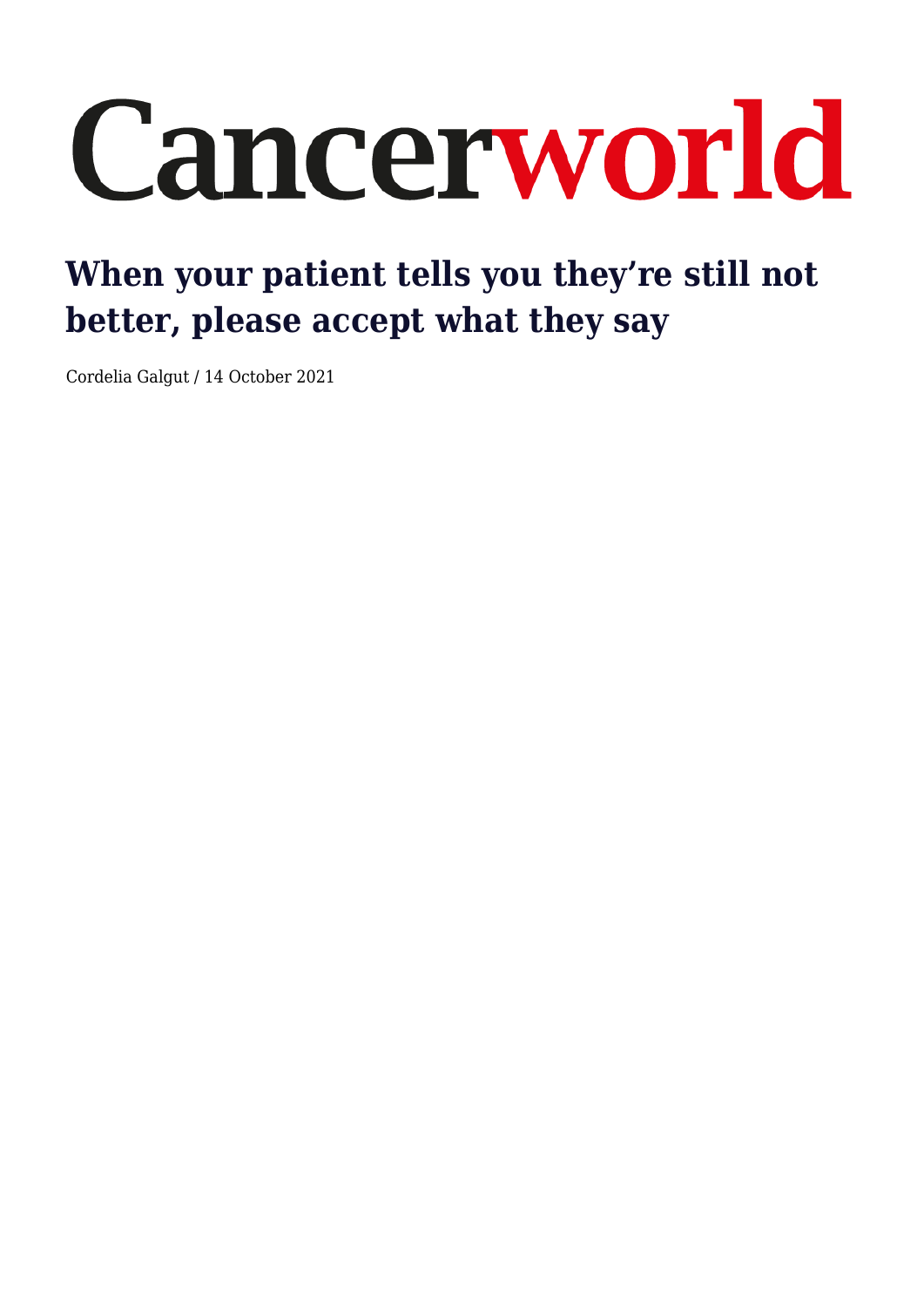

"A staggeringly high number of patients still suffer from significant health issues years after being declared disease free." [The words of Dorothy Keefe,](https://cancerworld.net/whats-new-in-supportive-care-presentations-from-esmo-2021/) head of Australia's national cancer agency and chair of the 2021 ESMO Congress supportive and palliative care track, may have come as a surprise, maybe even a shock, to many oncologists. To the many survivors who, like myself, live lives blighted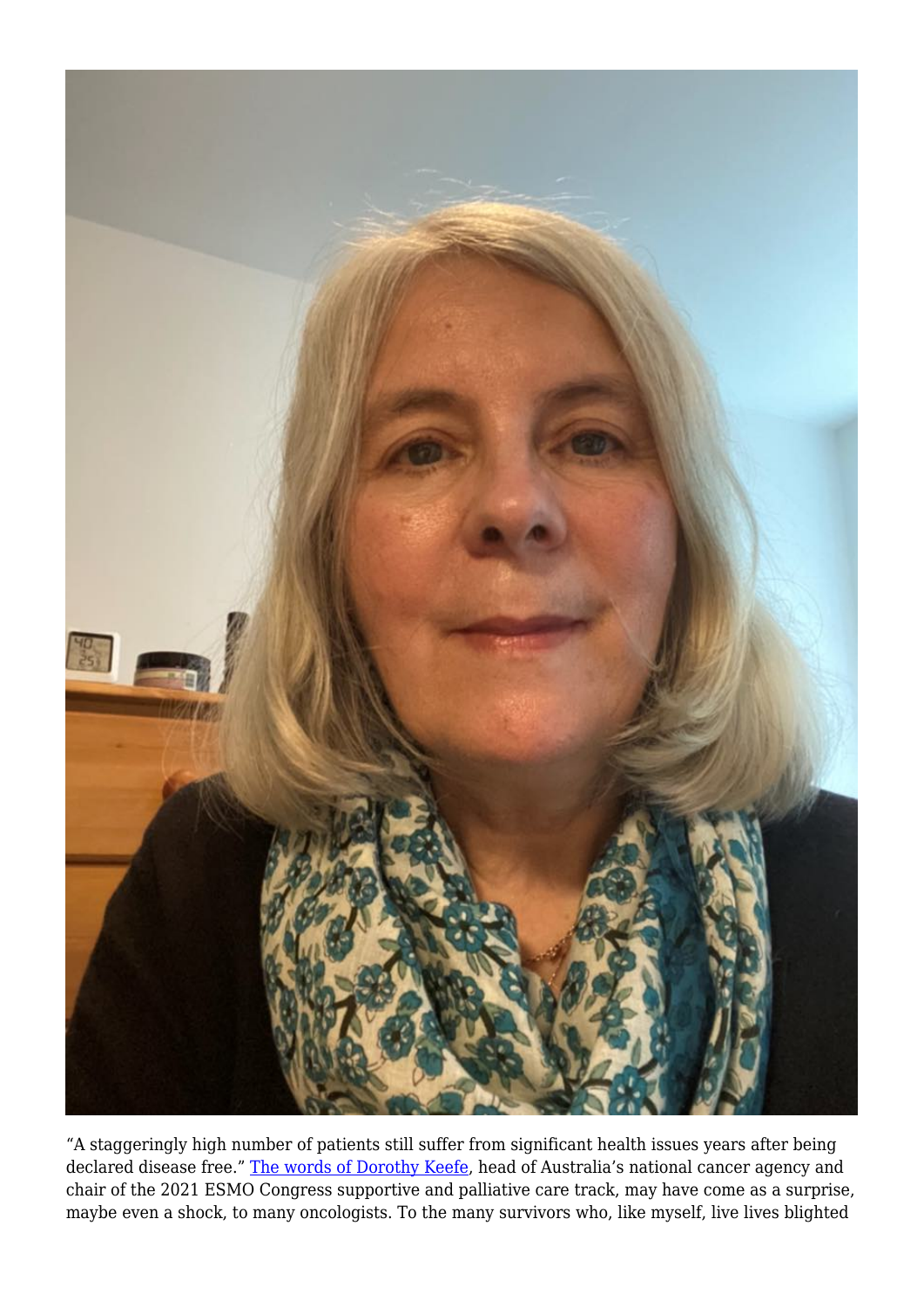by lasting psychological and physical effects that do not recede with time, they came as a relief and a validation of the suffering many of us endure daily, living either with a still present cancer, or beyond it.

Keefe was commenting on the findings of the [German FiX study](https://oncologypro.esmo.org/meeting-resources/esmo-congress-2021/late-effects-long-term-problems-and-unmet-needs-of-cancer-survivors) which found that, two years after diagnosis, more than one-third of patients suffered moderate, significant or extreme loss of physical capacity, fatigue, sleep problems, sexual problems, joint pain or anxiety.

She went on to argue the case for improving levels of care and promoting research into long-term problems. While the 'action points' she advocates are important, it was her opening sentence that mattered to me: Thank you Dorothy Keefe for acknowledging the reality of the lasting physical and emotional issues I have been struggling with since being diagnosed with cancer 17 years ago. I've been waiting for this kind of validation for a long time now, and I know I'm not the only one.

### **Long-Cancer is real**

While Long-Covid seems to have rapidly established itself as a diagnosis in its own right, the phenomenon of long-term effects from cancer and cancer treatment, which were highlighted in the German study, have not. The impact on those of us living with these problems has been devastating. When we seek help, our complaints are too often dismissed; we are treated as if the problem is in our heads, as if **we** are the problem – we are failing to 'do cancer' properly, we need to move on.

While this attitude is sadly common across all walks of life, the medical and related professions can often be the worst, and the failure to listen, acknowledge and empathise with patients who come seeking help for these problems does those patients deep and lasting harm. So while I welcome Keefe's call for improving levels of care and stepping up research into long term problems, my call to oncologists and all who care for cancer survivors is more fundamental: first do no harm.

#### **What do I know?**

I had bilateral breast cancer 17 years ago, and still struggle significantly with its long-term effects, some of which have got worse over time. I am also a psychologist of many years standing, having written extensively about the psychological impact of this disease and spoken to hundreds of those affected over the last two decades. To date, I have written three books on the subject, numerous articles, blogs and more. I have talked to hundreds of cancer survivors, in confidence – people who would only talk to someone who had had a diagnosis of cancer. Much as I balk at the concept, I am an expert in this field now.

One thing I have learned is that, for vast swathes of us, a cancer diagnosis is something we never truly get over. How could we? I know most of us are taught that extreme life events shouldn't affect us after a year or so at most, but I'm afraid that is not at all psychologically realistic. After all, who gets over the death of a loved one? You just have to learn to live alongside it as best you can. Cancer is no exception, and treatments often still have enduring, extremely unpleasant effects, too. The serious problems reported in the German study – physical incapacity, fatigue, sleep and sexual problems, joint pain, anxiety – blight many lives. And there is more emerging, word of mouth evidence, that these serious long term effects are just the tip of the iceberg.

Another thing I've learned is how resistant oncology professionals are to recognising how tough the lives of patients who have survived cancer can be. Too often patients looking for support find that the people entrusted with our care appear unwilling to open their eyes and ears, to listen and acknowledge the reality of the problems we seek help for. In truth, few of us dare raise the thorny subject of life after diagnosis, lest we are told we should be grateful we survived, think ourselves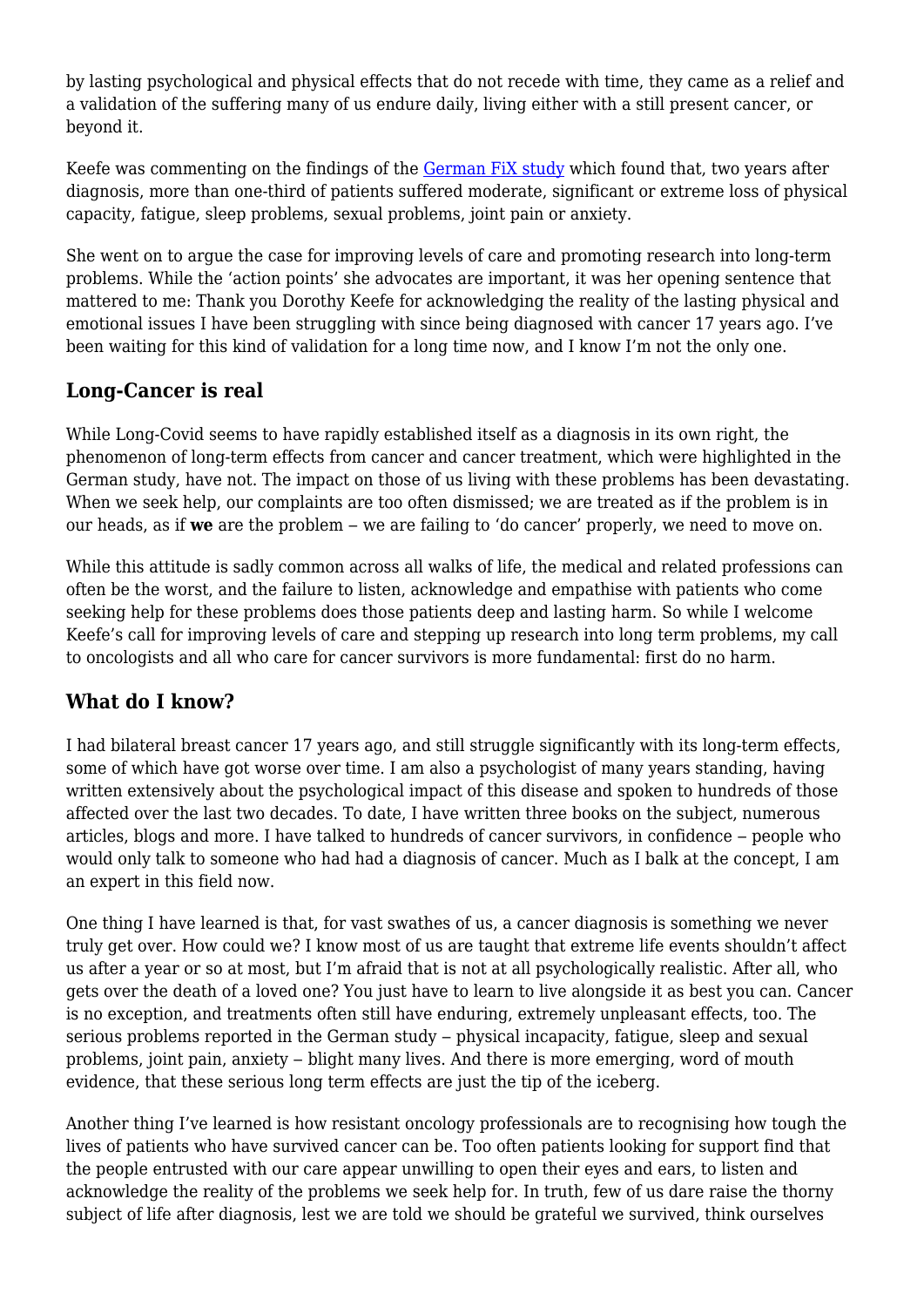lucky, and be positive, to name only three dominant imperatives.

The worst bit is the unthinking censure, platitudes really, and based on nothing but entrenched assumptions, e.g., 'You shouldn't really be so anxious now,' or 'You should be over cancer by now,' or 'You shouldn't still be scared of recurrence'.

#### **We're not at fault**

This judgemental approach is not forgivable because it does such harm. Telling people or implying that there is effectively something wrong with them if they are still, for example, very scared of getting more cancer, is psychologically very undermining and damaging. Your patient will internalise your ill-considered comments and their narrative will likely then become a horrible mix of, "I know I'm suffering, but he or she tells me I shouldn't be… I'm not doing cancer properly… I'm going mad…"

Feeling lasting terror of recurrence and spread is actually an exceedingly **normal**, pretty much universal emotional response, no matter what someone's prognosis is, because most cancers can come back at any point. It is not a pathology that needs correcting. It's obvious when you think about it, isn't it? A no brainer!

And this dread can get worse over time, as it has with me and many others I have spoken to over the years. Yet I haven't yet met anyone in healthcare who appears to get that, unless they have had a diagnosis themselves.

#### **Do no harm**

People can and do feel suicidally low because, on top of the very real problems they are struggling with, they are effectively being told they 'should not' be feeling the way they are  $-$  as if they must be doing something wrong. These assumptions about what people should or should not be feeling are not based on any evidence or rationale, and perpetuating them can do serious harm. I'm very confident that what I say here is accurate, not least because of all the people I have spoken to over the years, and because of my own cancer credentials.

I know there are reasons why medical people and others in related fields, including my own, often respond in such a dismissive way to the often unrelenting and difficult problems raised by people suffering long-term effects, some of which I explore in my recent book, [Living With The Long Term](https://uk.jkp.com/products/living-with-the-longterm-effects-of-cancer) [Effects of Cancer](https://uk.jkp.com/products/living-with-the-longterm-effects-of-cancer).

I also know that striking the right balance between offering hope and acknowledging enduring suffering is difficult, particularly when that suffering is hard to fix.

And I know that oncologists don't mean to damage their patients or cause upset – on the contrary, you want to help. But many of you in cancer care do not appear to question your utterances, or their probable negative impact on your patients.

#### **A simple request**

People like me who suffer from cancer's long term effects are asking for something quite simple. Have the most open heart and mind you can muster. Listen and really hear. Look and really see. Simply telling people you believe them; suspending your judgement as much as you can, will go a very long way.